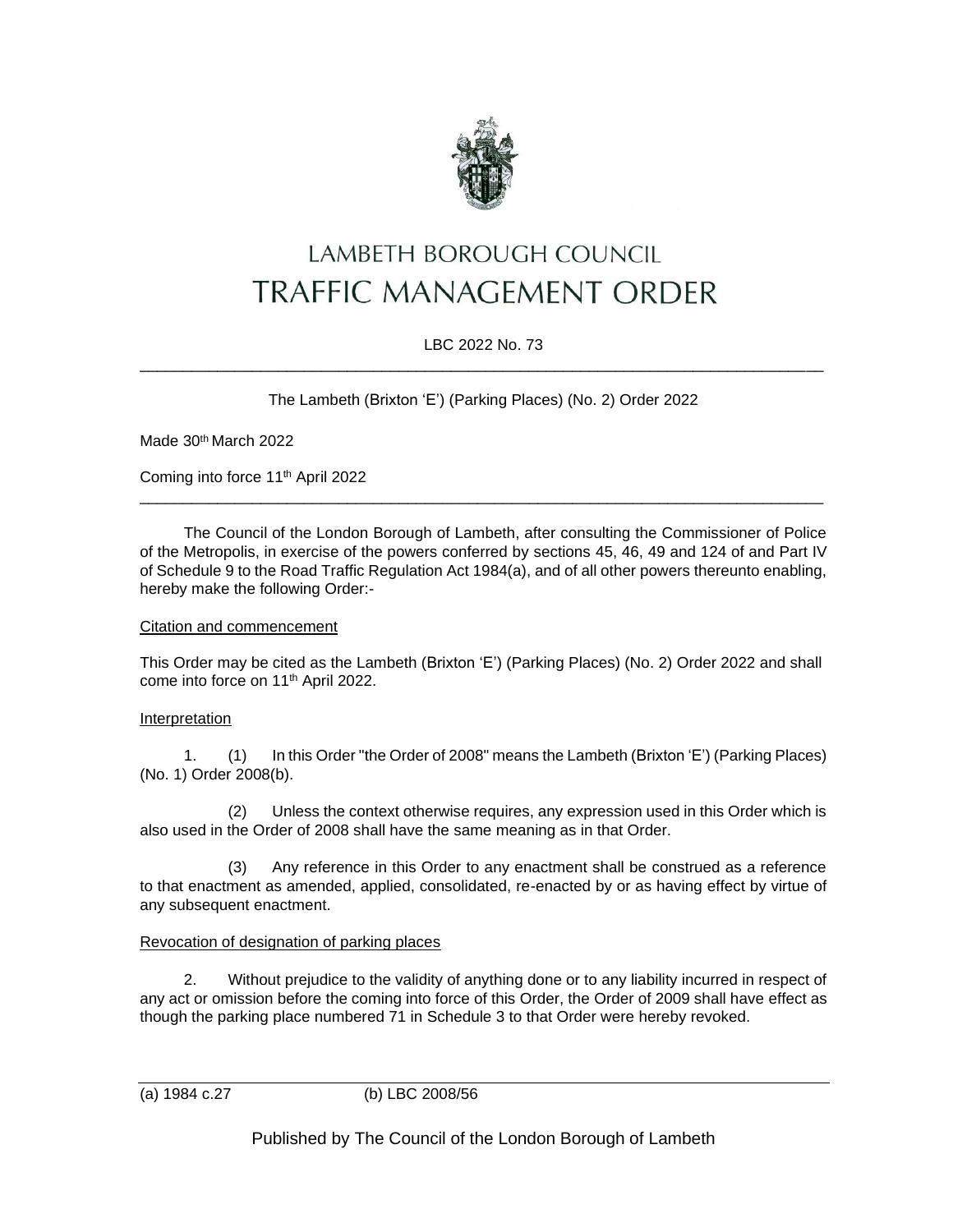## Designation of parking places and application of the Order of 2008 thereto

3. (1) Each area on a highway comprising the length of carriageway of a street specified in column 2 of Schedule 1 or 2 to this Order and bounded on one side of that length by the edge of the carriageway and having a width throughout of 2 metres, is designated as a parking place.

(2) The provisions of the Order of 2008 (other than Articles 3 and 16) shall apply to the areas designated as parking places by this Order as if in those provisions any reference to a parking place included a reference to an area designated as a parking place by this Order and as if any reference to Schedule 3 to the Order of 2008 included a reference to Schedule 1 to this Order.

# Placing of traffic signs, etc.

- 4. The Council shall:-
	- (a) place and maintain traffic signs indicating the limits of each parking place referred to in Schedule 1 or 2 to this Order;
	- (b) place and maintain in or in the vicinity of each parking place referred to in Schedule 1 and 2 to this Order traffic signs indicating that such parking place may be used during the permitted hours for the leaving only of the vehicles specified in Articles 4(4) and 4(6) respectively of the Order of 2008;
	- (c) carry out such other work as is reasonably required for the purposes of the satisfactory operation of a parking place.

# Amendments to the Order of 2008

6. Without prejudice to the validity of anything done or to any liability incurred in respect of any act or omission before the coming into force of this Order, the Order of 2008 shall have effect as though:

(a) in Article 2(1) to that Order, in the meanings assigned to the expressions "electronic car club permit", "hard copy car club permit" and "validate", for the text "Schedule 1, 2 or 3" there were substituted the text "Schedule 1, 2, 3 or 4A";

(b) in Article 3(1)(a) of that Order, for the text "Schedule 1, 2, 3 or 4" there were substituted the text "Schedule 1, 2, 3, 4 or 4A";

(c) in Article 3(1)(b) of that Order, for the text "Schedule 1, 2, 3 or 4" there were substituted the text "Schedule 1, 2, 3, 4 or 4A";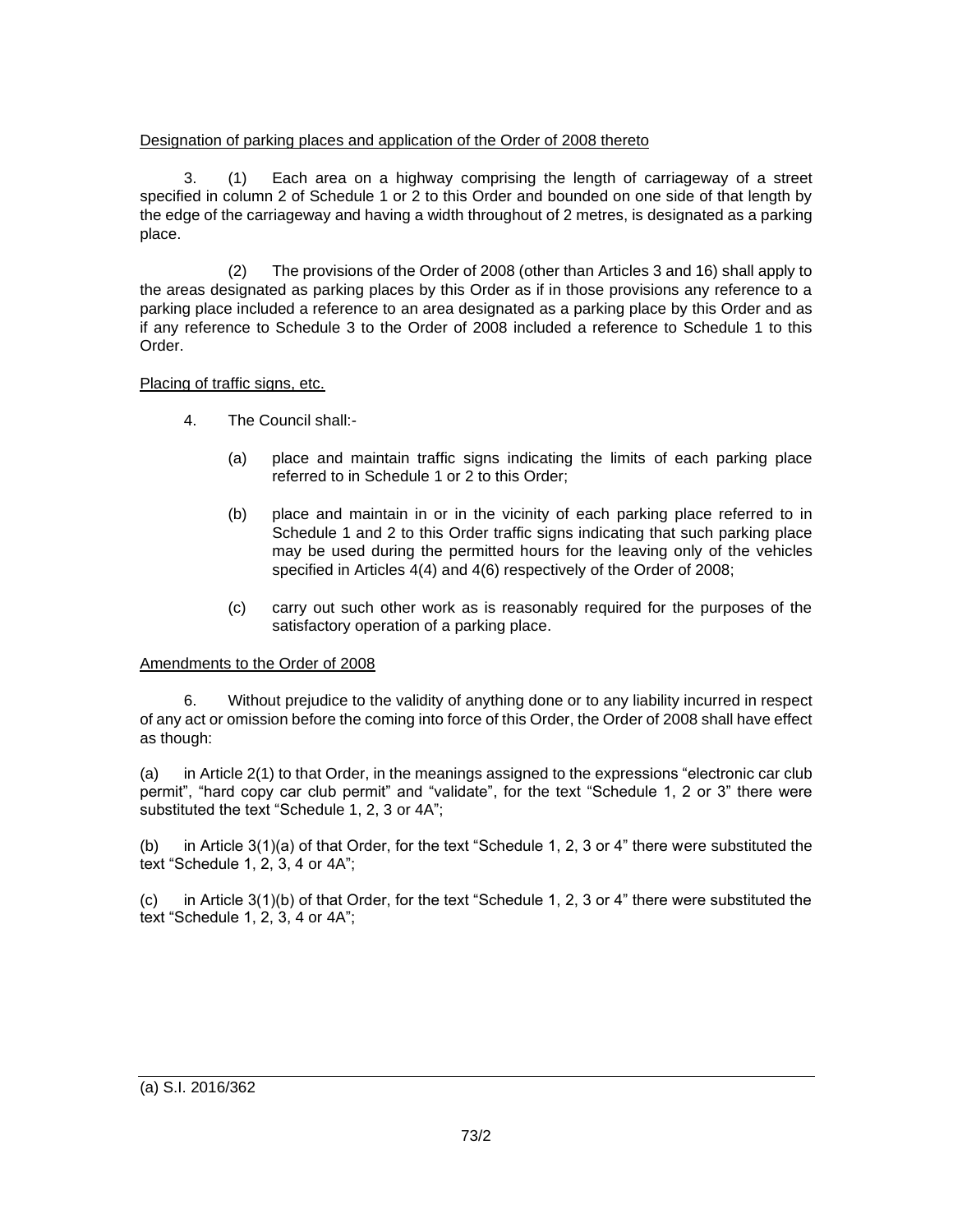(d) there were added as Article  $4(6)$  to that Order, the following:

"(6) Each parking place referred to in Schedule 4A may be used, subject to the provisions of this Order, for the leaving during the permitted hours of such vehicles of the class specified in paragraph (1) of this Article:-

- (a) as display in the manner specified in Article 5(5)(a) either a valid hard copy resident's permit, a valid hard copy business permit, a valid hard copy car club permit, a valid hard copy teacher's permit, a valid hard copy visitor's permit or a valid hard copy trade permit, issued in respect of that vehicle; or
- (b) in respect of which there has been granted either an electronic resident's permit, an electronic business permit, an electronic car club permit, a flexible car club permit, an electronic teacher's permit, an electronic visitor's permit or an electronic trade permit and a hand-held device shows the indication specified in Article 5(5)(b),

provided that the electrical storage battery of that vehicle is in the process of being charged from a mains electrical source adjacent to that parking place.";

(e) there were added as Article 5(5) to that Order, the following:

"(5) At all times during which a vehicle is left in a parking place referred to in Schedule 4A during the permitted hours:-

- (a) it shall display either a valid hard copy resident's permit, a valid hard copy business permit, a valid hard copy car club permit, a valid hard copy teacher's permit, a valid hard copy health care permit, a valid hard copy visitor's permit or a valid hard copy trade permit, issued in respect of that vehicle, so that all the particulars on that hard copy resident's permit, that hard copy business permit, that hard copy car club permit, that hard copy teacher's permit, that hard copy health care permit, that hard copy visitor's permit or that hard copy trade permit, as the case may be, are clearly visible from outside that vehicle and from the front or nearside of that vehicle; or
- (b) there shall be an indication on a hand-held device that either an electronic resident's permit, an electronic business permit, an electronic car club permit, a flexible car club permit, an electronic teacher's permit, an electronic health care permit, an electronic visitor's permit or an electronic trade permit has been granted in respect of that vehicle and the permit is valid.";

(f) in Article 12(1)(a) of that Order, for the text "Schedule 1, 2, 3 or 4" there were substituted the text "Schedule 1, 2, 3, 4 or 4A";

- (g) for paragraph (b) of Article 16 of that Order, there were substituted the following:
	- "(b) place and maintain in or in the vicinity of each parking place referred to in Schedule 1, 2, 3, 4 and 4A traffic signs indicating that such parking place may be used during the permitted hours for the leaving of the vehicles specified in Article 4(2), 4(3), 4(4), 4(5) and 4(6) respectively;

(h) in Article 20(3) of that Order, for the text "Schedule 3" there were substituted the text "Schedule 3 or 4A";

(i) for Article 23 of that Order, there were substituted the following: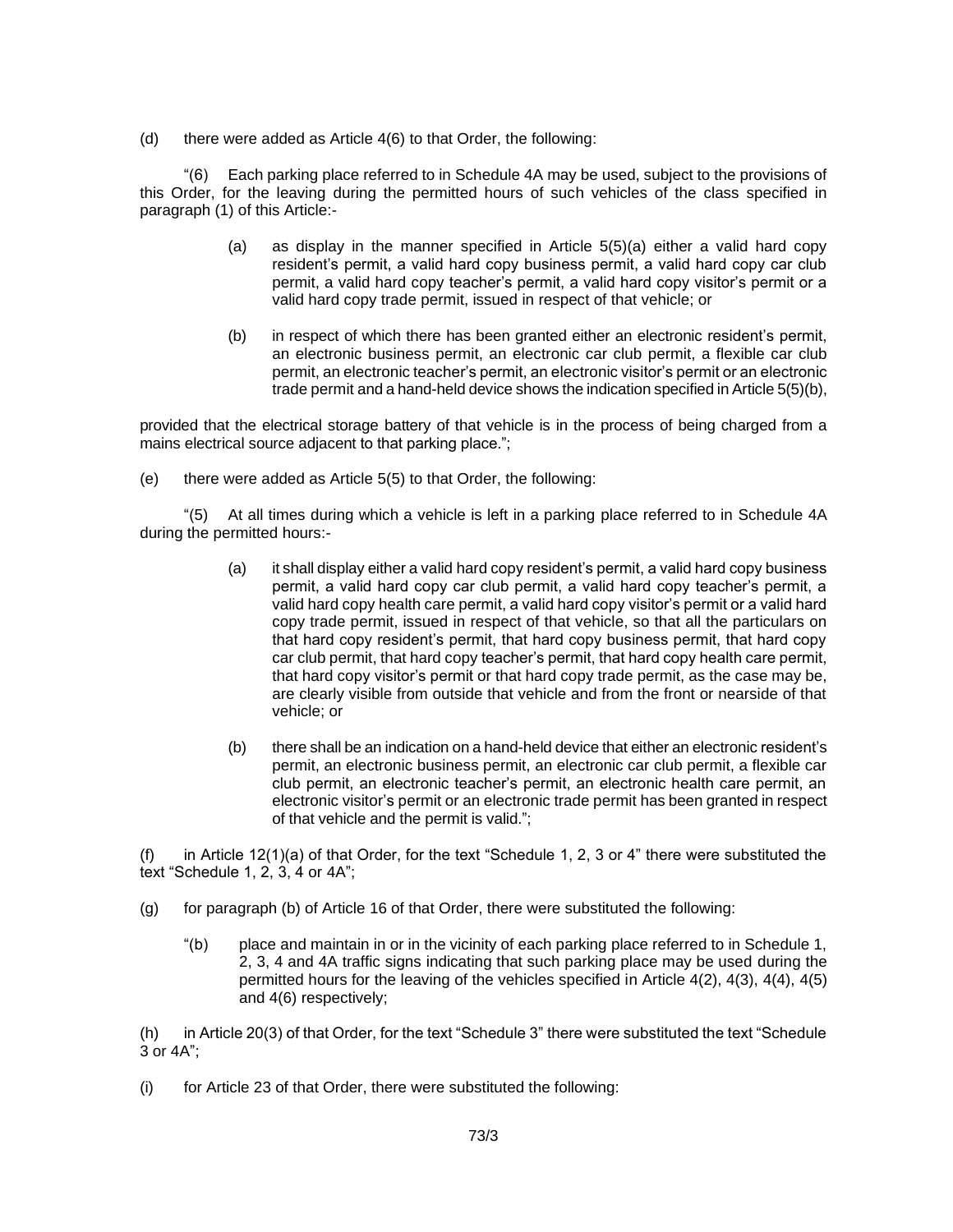23. (1) No vehicle in respect of which payment of the parking charge has been made using the electronic payment system in accordance with the provisions of Article 18, and which has been taken away from a parking place referred to in Schedule 1, 2 or 4 during the permitted hours, shall, until the expiration of 1 hour from the time that vehicle was taken away, again be left in that parking place during the permitted hours.

(2) No vehicle which has been taken away from a parking place referred to in Schedule 4A during the permitted hours, shall, until the expiration of 2 hours from the time that vehicle was taken away, again be left in that parking place during the permitted hours.";

in Article 24(3) of that Order, for the text "Schedule 1, 2 or 3" there were substituted the text "Schedule  $1, 2, 3$  or  $4A$ ";

 $(k)$  in Articles 25(3)(a) and 25(3)(b) of that Order, for the text "Schedule 1 or 4" there were substituted the text "Schedule 1, 4 or 4A";

(l) in Article 26(3) of that Order, for the text "Schedule 1, 2 or 3" there were substituted the text  $\degree$ Schedule 1, 2, 3 or 4A";

(m) in Article 27(3) of that Order, for the text "Schedule 1, 2 or 3" there were substituted the text "Schedule 1, 2, 3 or 4A";

(n) in Article 28(3) of that Order, for the text "Schedule 1 or 4" there were substituted the text "Schedule 1, 4 or 4A";

(o) in Article 29(3) of that Order, for the text "Schedule 1, 2 or 4" there were substituted the text "Schedule 1, 2, 4 or 4A";

in Article 30(4) of that Order, for the text "Schedule 1, 2 or 3" there were substituted the text "Schedule 1, 2, 3 or 4A"; and

(q) there were added as Schedule 4A to that Order and the heading to that Schedule, the Schedule and the heading to that Schedule set out in Schedule 2 to this Order.

Dated this thirtieth day of March 2022.

Ben Stevens Highway Network Manager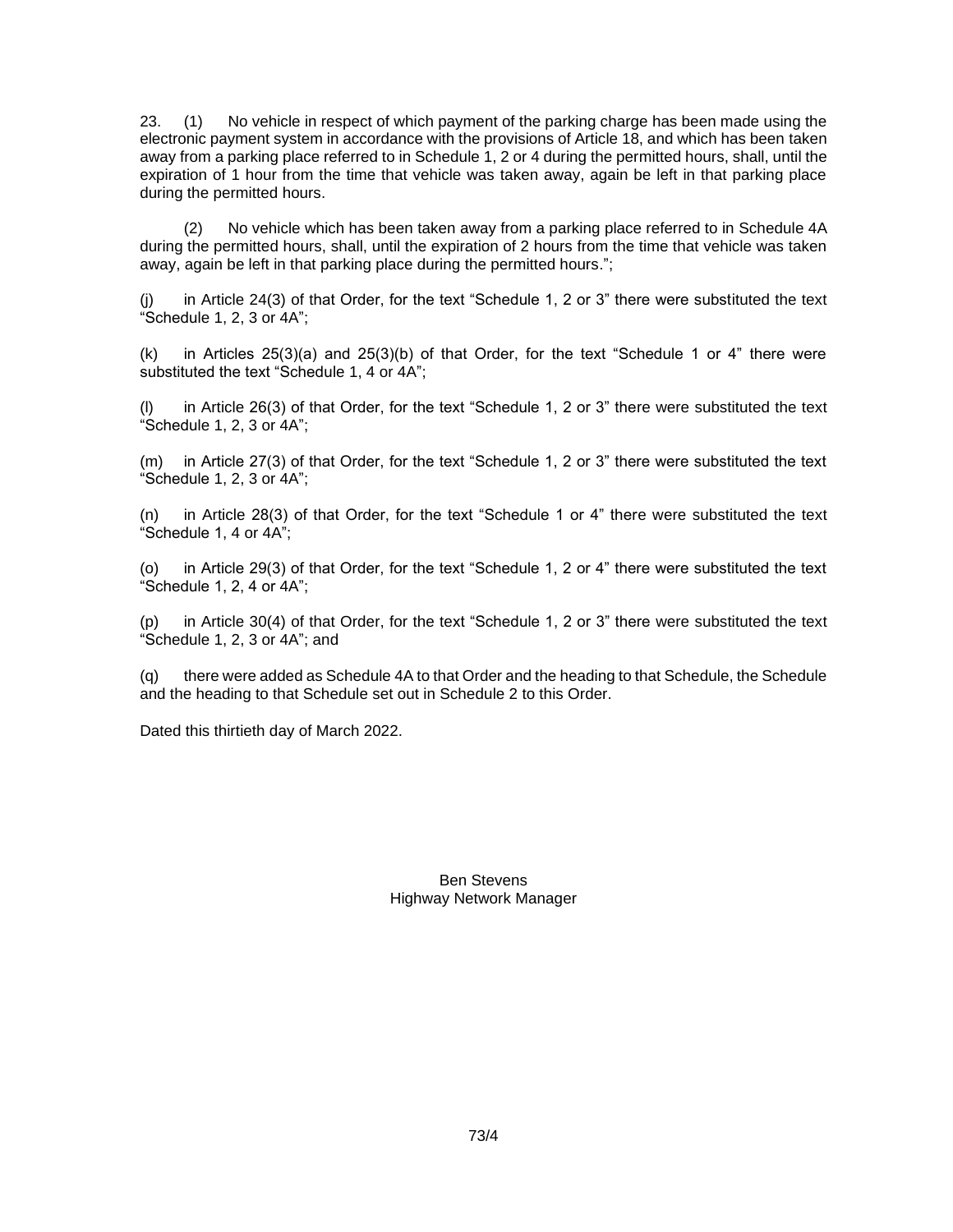#### SCHEDULE 1 (see Article 4)

IN RELATION TO A PARKING PLACE REFERRED TO IN THIS SCHEDULE THE EXPRESSION "PERMITTED HOURS" MEANS THE PERIOD BETWEEN 8.30 A.M. AND 6.30 P.M. ON MONDAYS TO FRIDAYS INCLUSIVE, ANY SUCH DAY NOT BEING CHRISTMAS DAY, GOOD FRIDAY OR A BANK HOLIDAY.

PARKING PLACES IN WHICH A VEHICLE MAY BE LEFT DURING THE PERMITTED HOURS PROVIDED IT DISPLAYS EITHER A VALID HARD COPY RESIDENT'S PERMIT, A VALID HARD COPY CAR CLUB PERMIT, A VALID HARD COPY VISITOR'S PERMIT OR A VALID HARD COPY TRADE PERMIT, ISSUED IN RESPECT OF THAT VEHICLE, OR THERE APPEARS ON A HAND-HELD DEVICE AN INDICATION THAT AN ELECTRONIC VERSION OF ONE OF THOSE PERMITS OR A FLEXIBLE CAR CLUB PERMIT HAS BEEN GRANTED IN RESPECT OF THAT VEHICLE AND THE PERMIT IS VALID.

| No. of<br>parking<br>place | Designated parking place                                                                                                                          | Special<br>manner of<br>standing |
|----------------------------|---------------------------------------------------------------------------------------------------------------------------------------------------|----------------------------------|
|                            | 2                                                                                                                                                 | 3                                |
| $\star$                    | BONHAM ROAD, the west side, from a point 19.9 metres south of<br>the southern kerb-line of Hayter Road southward for a distance of 6.3<br>metres. |                                  |